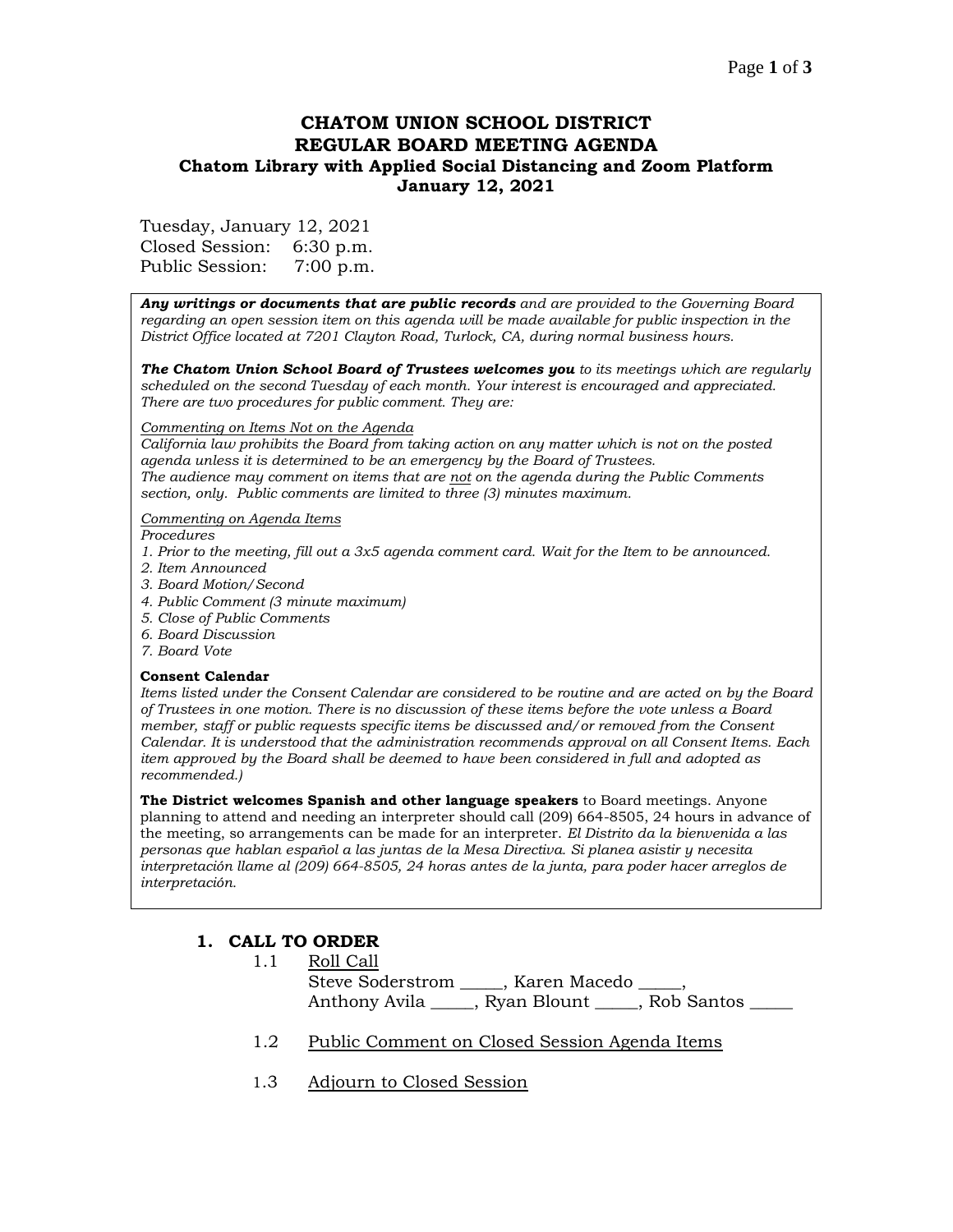## **2. CLOSED SESSION**

*Disclosure of Items Discussed in Closed Session (Gov. Code 54947.7)*

- 2.1 Public Employee Appointment (Gov. Code 54957 and 54954.5 (e)
- 2.2 Public Employees Discipline/Dismissal/Release/Non- reelection/Leaves of Absence/Resignation/Retirements And Resolution Regarding Reduction or Discontinuance of Source (Gov. Code 44949 (e) and Gov. Code 44955)
- 2.3 Negotiations
- 2.4 Adjournment Back to Public Session

## **3. OPEN SESSION: CALL TO ORDER**

- 3.1 Roll Call Steve Soderstrom \_\_\_\_\_, Karen Macedo \_\_\_\_\_, Anthony Avila \_\_\_\_\_, Ryan Blount \_\_\_\_, Rob Santos \_\_\_\_
- 3.2 Flag Salute
- 3.3 Report from Closed Session
- 3.4 Approval of Agenda

### **4. CONSENT CALENDAR**

- 4.1 Board Minutes
- 4.2 Fiscal Services Warrants/Payroll
- 4.3 Declaration of Obsolete Items
- 4.4 Collection of Developer Fees (if any)
- 4.5 Consider Document Tracking Services (DTS) Contract Renewal

### **5. PUBLIC COMMENT/RECOGNITION/COMMUNICATION**

5.1 \$1,200 Donation to the Chatom Union School District Received in 2020 from Mrs. Barbara Patman

### **6. INFORMATION**

- 6.1 Calendar of Events
- 6.2 Board Financial Summary Report